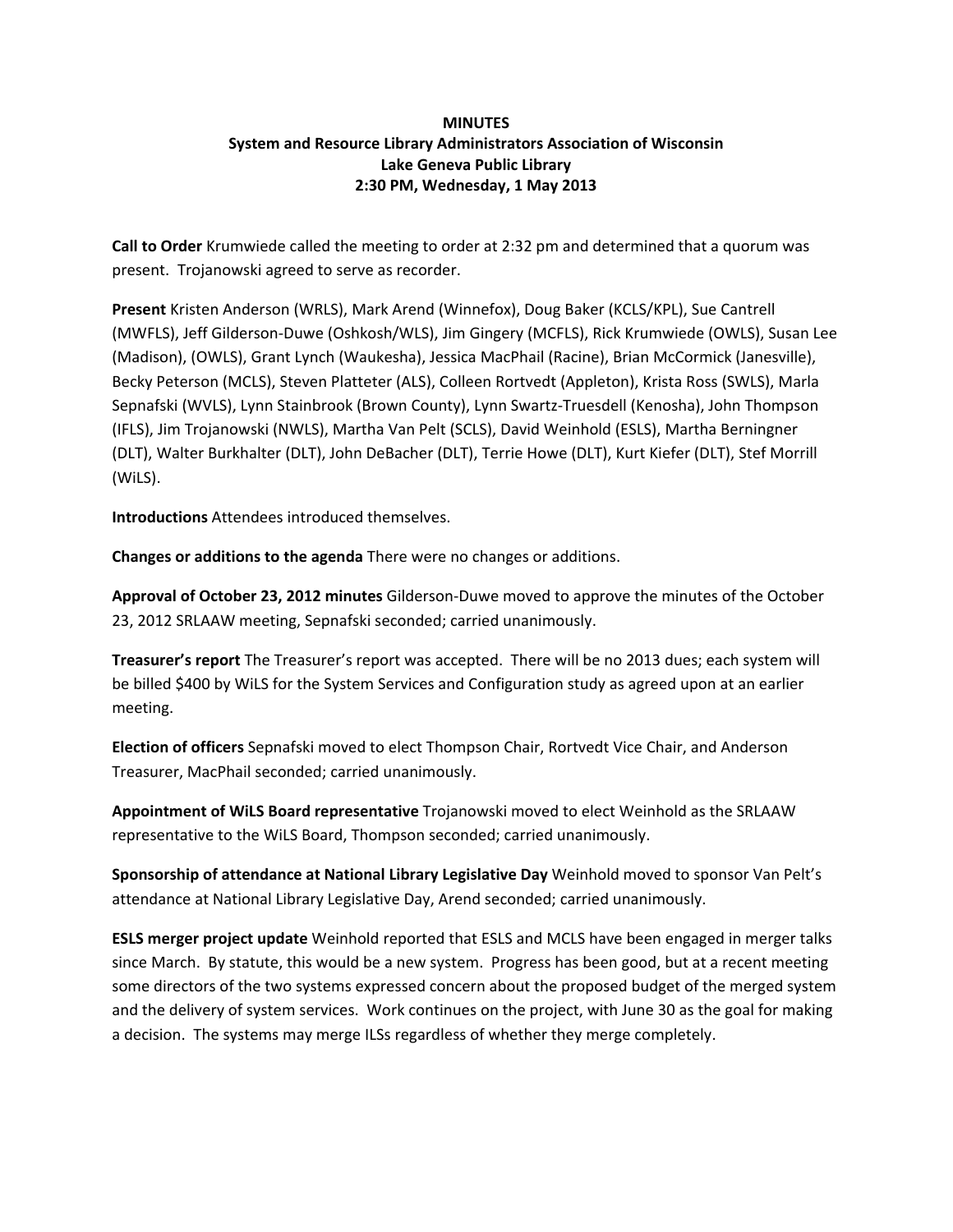**Public library system services/configuration process** Morrill outlined the process by which the preliminary recommendations were developed. The goal is for SRLAAW to adopt them at its August, 2013 meeting.

In drafting the recommendations, the subcommittee relied on its sense that attendees at the February 4 retreat feel a need for change in how systems are configured and the services they provide, as well as a sense that systems can be improved by collaborating more than they currently do.

The recommendations are now in a vetting and feedback stage, beginning with a session at the WAPL Conference on May 2, 2013. In addition, there will be separate opportunities for system directors, resource library directors, and "legacy leaders" within the profession to offer input. Counties, library boards, and library directors and staff will also have opportunities to participate in the discussion. A random sample of library directors will be interviewed by telephone, as well.

Krumwiede noted that the recommendations affect every public library system in the state and that the standards included in them are not currently being met by any system. The goal of the subcommittee is that the standards will be met by every system by 2017.

#### **Reports from affiliated organizations**

## DLT

- DeBacher
	- o Technology plans are due in 2014.
	- o LSTA funds should be released soon.
	- o Two legislators have contacted DLT staff about proposed changes to statutes regarding reimbursements under Act 420 by counties with a consolidated county library. One is interested in permitting counties to bill the households doing the borrowing, a proposal DLT cautioned against. No language has been drafted. The second proposal would require counties with a consolidated county library to provide reimbursements. DLT staff has spoken with drafters about this proposal.
	- o DLT is helping disseminate information about a number of nationwide initiatives, including EveryoneOn and IMap Libraries.
- Howe
	- o LSTA funds should be released next week.
	- o LSTA funds were cut 5% from 2012.
	- o Grant information for 2014 will be released soon. There will be six competitive categories and the digitization category will no longer require applicants to work with the UW Digital Collections Center.
- Berninger
	- o RL&LL is gathering feedback on the BadgerLink redesign.
	- o There is discussion on participation in the Digital Public Library of America.
- Kiefer
	- o Broadband mapping and expansion is an ongoing focus.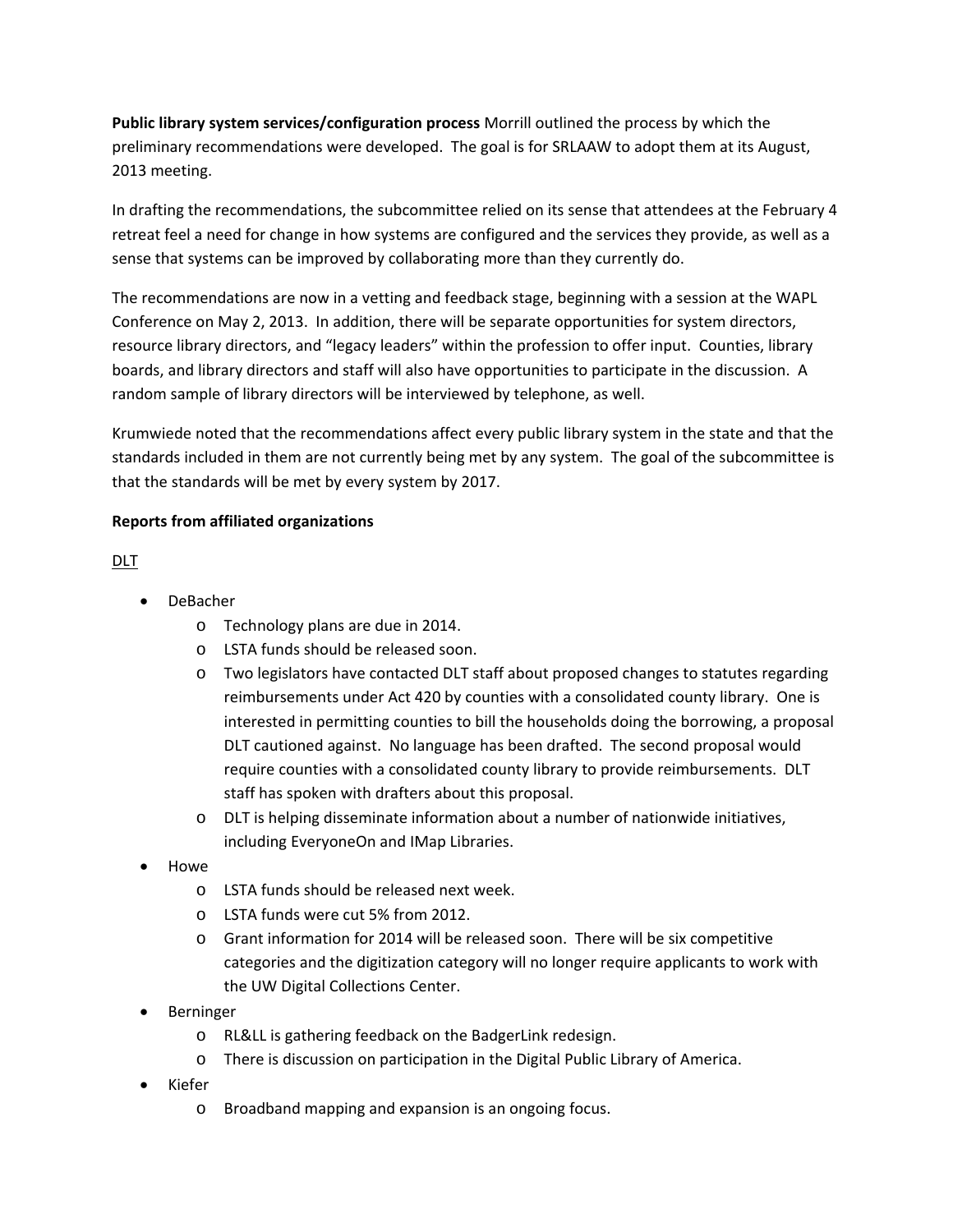- Burkhalter
	- o A workgroup will be established to update the public library standards.
	- o Systems were reminded that annual report forms A and B should include budgets that are nearly or identically the same. In some cases, systems reported very different amounts and only one system reported exactly the same amount on both forms.

# WiLS

- Morrill
	- o WiscNet is alive and well.
	- o The WiLS transition is close, with an effective date of July 1, 2013.
		- **There will be no physical location, though staff will meet regularly.**
		- **The staff hiring process has begun.**
		- **The new membership model and costs will be announced soon.**

## WPLC

- **•** Trojanowski
	- o Krumwiede is leading a subcommittee that is drafting a recommendation that will create an advisory council of participating libraries to provide assistance in the management of the statewide digital library.
- Morrill
	- o Some selectors are not actively participating.
	- o OverDrive has new reporting that will break out use of Advantage collections from use of the statewide collection.
- Gilderson‐Duwe
	- $\circ$  The subcommittee exploring other possible platforms has reconvened. \$300,000 of the digital media buying pool budget was set aside for possible use in any platforms the subcommittee might recommend.

## WLA

- Ross
	- o The board decided to hire a full‐time executive director after exploring other options.
- Morrill
	- o WLA Conference planning is going well.

#### COLAND

- (I didn't write down who provided the report)
	- o The next meeting is May 10, 2013.
	- o The committee is short members due to lack of appointments.

**Next meeting – August in Wausau** After discussion, it was agreed that the next meeting will be held August 2, 2013 at Marathon County Public Library